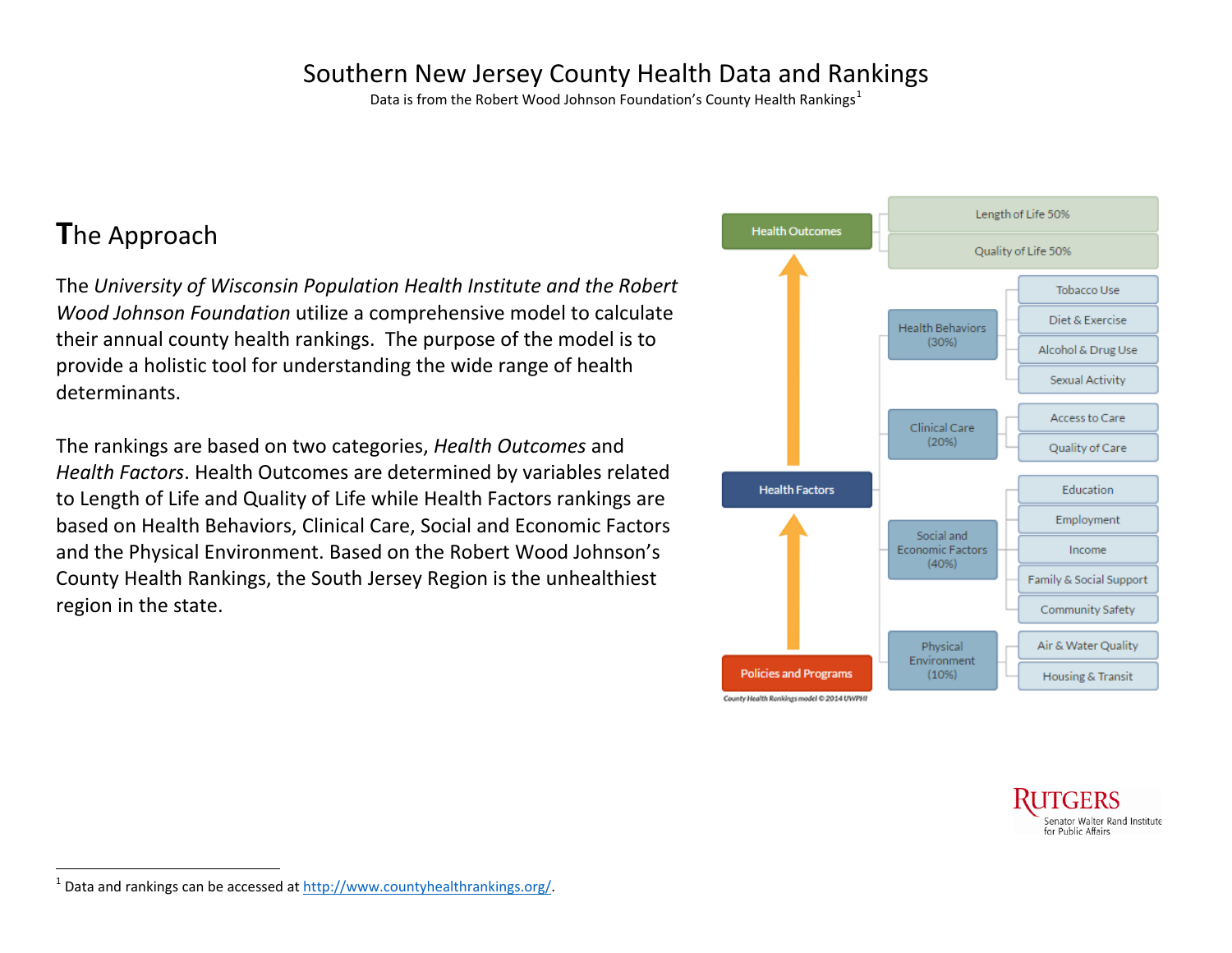## Health Outcomes Rankings (red represents the three worst performing counties in each variable and ranking)

| Rank           | County            |
|----------------|-------------------|
| 1              | Hunterdon         |
| $\overline{2}$ | <b>Morris</b>     |
| 3              | Somerset          |
| $\overline{4}$ | Bergen            |
| 5              | <b>Sussex</b>     |
| 6              | <b>Middlesex</b>  |
| 7              | Monmouth          |
| 8              | Union             |
| 9              | Warren            |
| 10             | Ocean             |
| 11             | <b>Burlington</b> |
| 12             | Mercer            |
| 13             | <b>Hudson</b>     |
| 14             | <b>Gloucester</b> |
| 15             | Passaic           |
| 16             | <b>Cape May</b>   |
| 17             | <b>Atlantic</b>   |
| 18             | <b>Camden</b>     |
| 19             | <b>Salem</b>      |
| 20             | <b>Essex</b>      |
| 21             | <b>Cumberland</b> |

| Length of Life Rankings (out of 21 counties) |                                                                                                          |    |  |  |    |  |    |    |  |  |  |  |
|----------------------------------------------|----------------------------------------------------------------------------------------------------------|----|--|--|----|--|----|----|--|--|--|--|
| County                                       | Cumberland<br><b>Salem</b><br><b>Atlantic</b><br>Burlington<br>Camden<br>Cape May<br>Gloucester<br>Ocean |    |  |  |    |  |    |    |  |  |  |  |
| Rankings                                     | 18                                                                                                       | 12 |  |  | 10 |  | 14 | 20 |  |  |  |  |
|                                              | Length of Life rankings are based on premature death data                                                |    |  |  |    |  |    |    |  |  |  |  |



\*Years of potential life lost before age 75 per 100,000 population (age-adjusted).

| <b>Quality of Life Rankings (out of 21 counties)</b>                                                                                      |                                                                                                          |  |  |  |  |  |  |  |  |  |  |
|-------------------------------------------------------------------------------------------------------------------------------------------|----------------------------------------------------------------------------------------------------------|--|--|--|--|--|--|--|--|--|--|
| County                                                                                                                                    | <b>Atlantic</b><br>Cumberland<br><b>Burlington</b><br>Salem<br>Cape May<br>Gloucester<br>Ocean<br>Camden |  |  |  |  |  |  |  |  |  |  |
| 16<br><b>Rankings</b><br>11                                                                                                               |                                                                                                          |  |  |  |  |  |  |  |  |  |  |
| Quality of Life rankings are based on the following variables: poor or fair health, poor physical days, poor mental days, low birthweight |                                                                                                          |  |  |  |  |  |  |  |  |  |  |





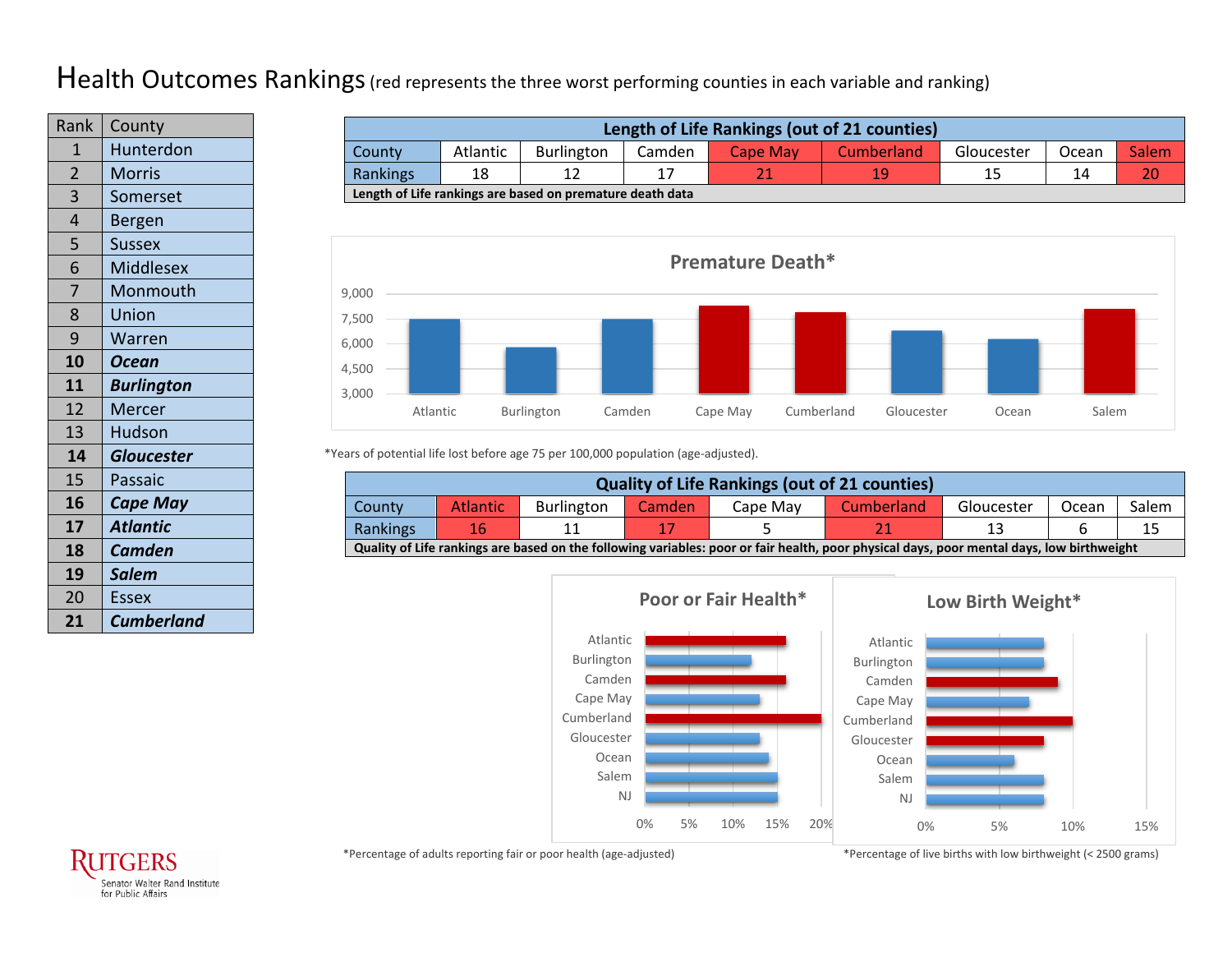

## Health Factors Rankings

Rank | County

NJ Salem Ocean Gloucester

0 20 40 60

| $\overline{1}$ | Hunterdon         |
|----------------|-------------------|
| $\overline{2}$ | Somerset          |
| 3              | <b>Morris</b>     |
| 4              | <b>Bergen</b>     |
| 5              | Monmouth          |
| 6              | <b>Middlesex</b>  |
| $\overline{7}$ | <b>Sussex</b>     |
| 8              | <b>Mercer</b>     |
| 9              | <b>Burlington</b> |
| 10             | Warren            |
| 11             | <b>Ocean</b>      |
| 12             | <b>Union</b>      |
| 13             | <b>Gloucester</b> |
| 14             | <b>Cape May</b>   |
| 15             | <b>Camden</b>     |
| 16             | <b>Hudson</b>     |
| 17             | Passaic           |
| 18             | <b>Atlantic</b>   |
| 19             | <b>Essex</b>      |
| 20             | <b>Salem</b>      |
| 21             | <b>Cumberland</b> |

\*Index of factors that contribute to a healthy food environment, 0 (worst) to 10 (best) \*Number of births per 1,000 female population ages 15-19

NJ Salem Ocean Gloucester

0 2 4 6 8 10

Senator Walter Rand Institute for Public Affairs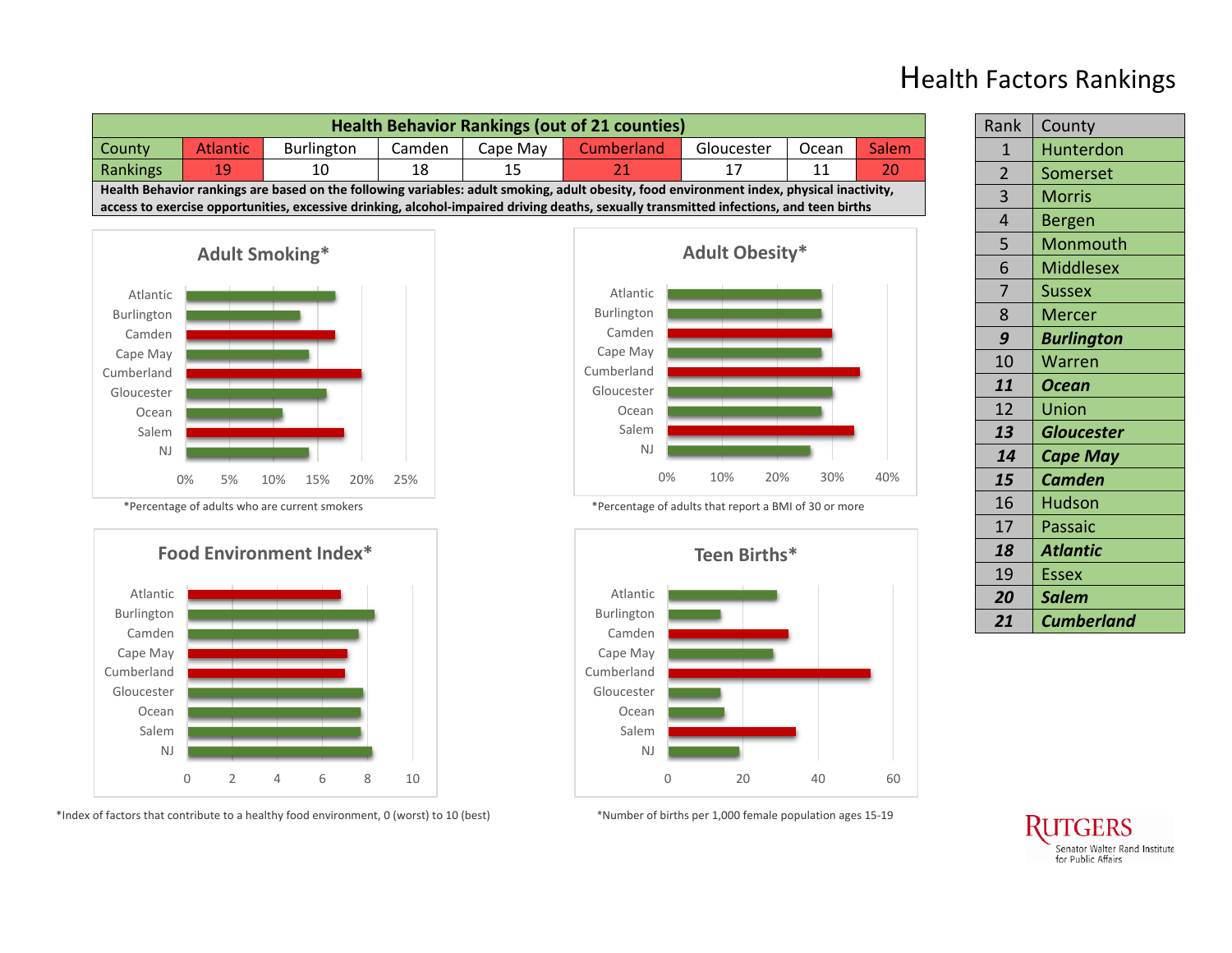| <b>Clinical Care Rankings (out of 21 counties)</b>                                                                                                                     |    |  |    |  |    |  |  |    |  |
|------------------------------------------------------------------------------------------------------------------------------------------------------------------------|----|--|----|--|----|--|--|----|--|
| <b>Cumberland</b><br><b>Atlantic</b><br><b>Burlington</b><br>Gloucester<br><b>Salem</b><br>County<br>Cape Mav<br>Ocean<br>Camden                                       |    |  |    |  |    |  |  |    |  |
| Rankings                                                                                                                                                               | 16 |  | 14 |  | 19 |  |  | 20 |  |
| Clinical Care rankings are based on the following variables: uninsured, primary care physicians, dentists, mental health providers, preventable health stays, diabetic |    |  |    |  |    |  |  |    |  |
| monitoring, and mammography screening                                                                                                                                  |    |  |    |  |    |  |  |    |  |

| <b>Primary Care Physicians, Dentist, and Mental Health Providers Ratios</b>                                 |         |         |         |         |         |         |         |         |           |  |  |
|-------------------------------------------------------------------------------------------------------------|---------|---------|---------|---------|---------|---------|---------|---------|-----------|--|--|
| Salem<br>Cumberland<br>Atlantic<br>County<br><b>Burlington</b><br>Camden<br>Gloucester<br>Cape May<br>Ocean |         |         |         |         |         |         |         |         | <b>NJ</b> |  |  |
| <b>Primary Care</b>                                                                                         | 1.251:1 | 1,180:1 | 966:1   | 1.673:1 | 2.099:1 | 1,763:1 | 2.140:1 | 2,397:1 | 1,170:1   |  |  |
| Dentist                                                                                                     | l.781:1 | 1.411:1 | 1.345:1 | 1.787:1 | 1.641:1 | 2.277:1 | 1.595:1 | 3.209:1 | 1,210:1   |  |  |
| Mental Health                                                                                               | 811:1   | 307:1   | 411:1   | 1.128:1 | 1.379:1 | 1.240:1 | 826:1   | 1,070:1 | 580:1     |  |  |





\*Number of hospital stays for ambulatory-care sensitive conditions per 1,000 Medicare enrollee \*Percentage of population under age 65 without health insurance

| <b>Physical Environment Rankings (out of 21 counties)</b>                                                                                                                  |  |    |    |  |  |  |  |    |  |  |  |
|----------------------------------------------------------------------------------------------------------------------------------------------------------------------------|--|----|----|--|--|--|--|----|--|--|--|
| Salem<br>Cumberland<br>Atlantic<br><b>Burlington</b><br>County<br>Cape Mav<br><b>Gloucester</b><br>Ocean<br>Camden                                                         |  |    |    |  |  |  |  |    |  |  |  |
| Rankings                                                                                                                                                                   |  | 16 | 19 |  |  |  |  | 14 |  |  |  |
| Physical Environment rankings are based on the following variables: air pollution-particulate matter, drinking water violations, severe housing problems, driving alone to |  |    |    |  |  |  |  |    |  |  |  |
| work, and long commute-driving alone                                                                                                                                       |  |    |    |  |  |  |  |    |  |  |  |

| Social & Economic Factors Rankings (out of 21 counties)                                                                                                               |    |  |    |    |  |  |    |    |  |
|-----------------------------------------------------------------------------------------------------------------------------------------------------------------------|----|--|----|----|--|--|----|----|--|
| Cumberland<br>Gloucester  <br><b>Atlantic</b><br>Salem<br>Camden<br>Burlington<br>Ocean<br>Cape May<br>County                                                         |    |  |    |    |  |  |    |    |  |
| Rankings                                                                                                                                                              | 20 |  | 15 | 18 |  |  | 12 | 14 |  |
| Social and Economic Factor rankings are based on the following variables: high school graduation, some college, unemployment, children in poverty, income inequality, |    |  |    |    |  |  |    |    |  |
| children in single parent households, social association, violent crime, and injury deaths                                                                            |    |  |    |    |  |  |    |    |  |